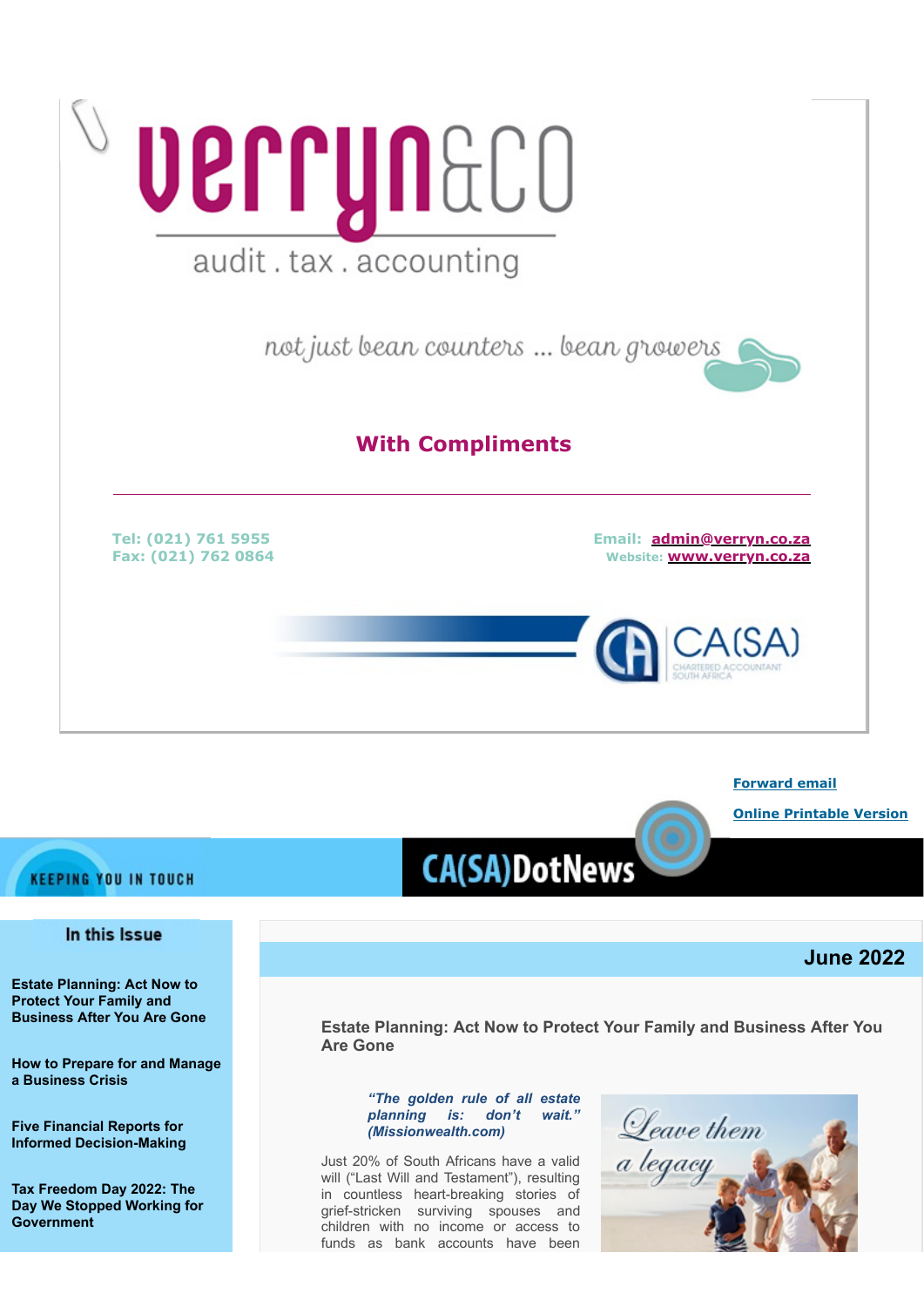#### **[Your Tax Deadlines for June](#page-7-1) [2022](#page-7-1)**

closed, floundering in confusion with no idea where the deceased's will or important documents are kept, what



assets and debts there are, how to access password-protected devices or who to contact for help.

To avoid this sad scenario **everyone**, regardless of age, health or financial position, should have their own estate plan ready, including a valid and properly executed "Last Will and Testament."

If you are a business owner, estate planning is even more important, especially if your business is your family's only income. Without proper estate planning, your passing may leave them at a most difficult time without any money and possibly trying to manage a business with no experience.

Implement the six steps below as a matter of urgency to ensure that when you pass away, the legacy you leave behind is maximised and structured, and protects those important to you when you are no longer around to protect them yourself.

#### *Act now!*

Not one of us is assured of tomorrow and the consequences of dying without estate planning and a will are dire.

Act today! Allocate time right now to attend to this most urgent and important responsibility, or contact a trusted professional to help you get the process started.

If you already have an estate plan and will, schedule time to review and update them immediately, and diarise regular reviews – at least quarterly and definitely no later than annually. It is essential to ensure an always up-to-date estate plan to account for any ongoing changes in personal circumstances, business circumstances, financial structures, laws and taxes.

#### *Call in the experts*

Your legacy depends on the quality of your planning, involving a combination of financial planning, wealth planning and estate planning, and therefore requires the expertise of qualified professional advisors such as your accountants.

The issues at stake are too complex and the consequences of mistakes, omissions or oversights too dire to risk going it alone - there is just no substitute for specialised expertise and professional advice specific to your circumstances.

For example, a professional should draw up or check your will, which must be properly formatted and worded to reflect your wishes correctly and clearly, and it must be validly executed.

Similarly, specialised advice may be required where there are minor children, or if you have assets in another country.

If one of your assets is an operating business, or an interest in a business, you will need professional advice to ensure the best outcome for your loved ones, business partners, employees, investors and other stakeholders.

#### *Draw up a will*

The absence of a will; or an invalid will; or a will containing areas of uncertainty or dispute, will almost certainly result in animosity and long delays in winding up your estate.

If you pass away without a valid will:

- You put your grieving loved ones at risk of financial and emotional hardship;
- You forfeit your right to choose who inherits what from you, instead leaving assets to be distributed according to the laws of "intestate succession"; and
- You forfeit your right to nominate someone you trust to administer your deceased estate.

A valid and updated "Last Will and Testament" is the core and foundation of your plan to protect the people you care for. It should communicate precisely your expectations to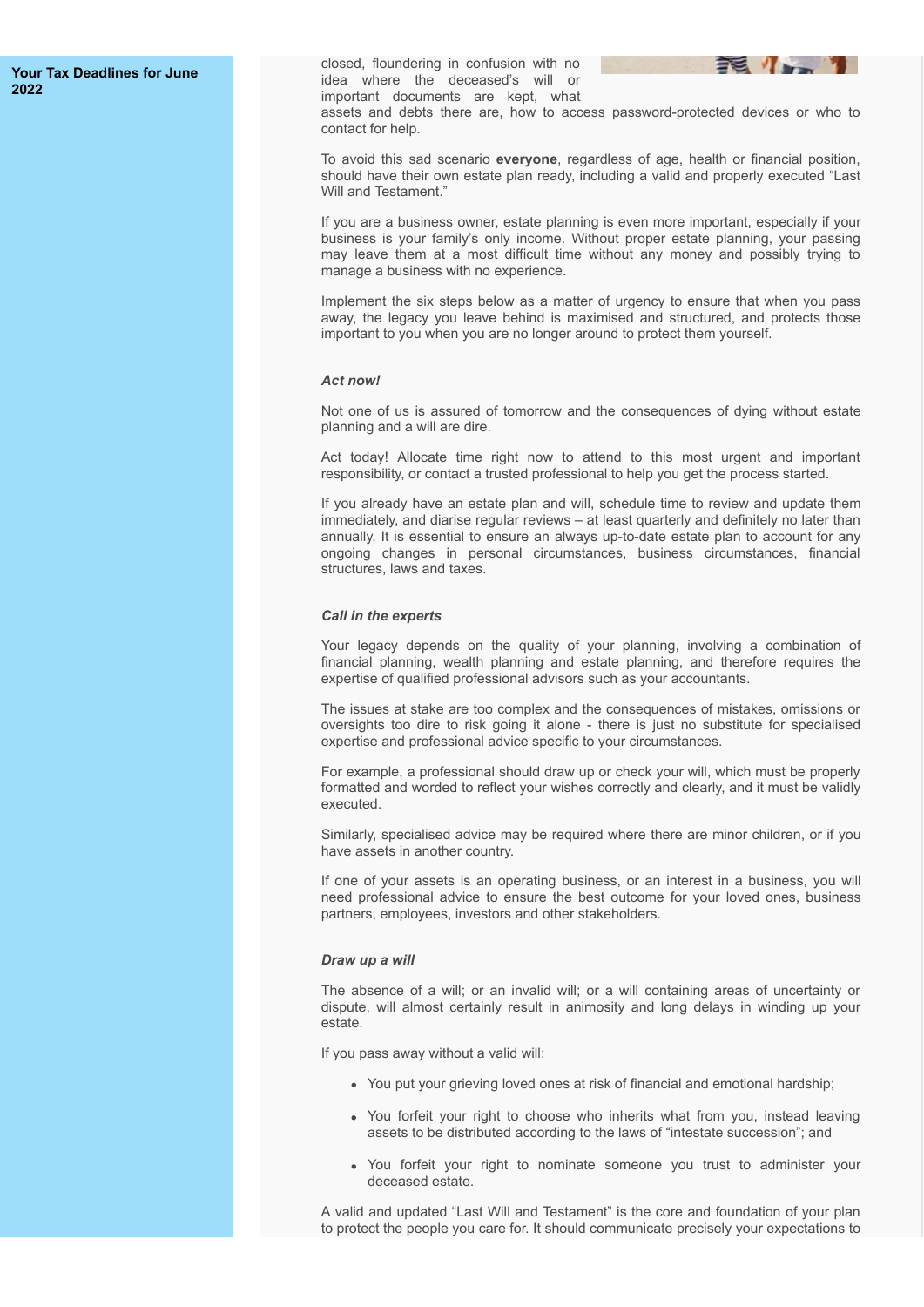all concerned and be valid and accurate in every respect.

#### *Proper estate planning*

Estate planning means arranging your financial affairs in such a way that you leave behind a legacy that is as large and as well-structured as possible.

Without a proper estate plan, the assets you have accumulated over a lifetime may be decimated by costs and taxes and the business you worked so hard to build could be lost.

Proper estate planning doesn't have to be overly complicated or expensive, but must:

- Maximise the assets in the estate, including business assets,
- Reduce estate costs and taxes, and
- Streamline the process of winding up your estate.

For business owners, a well-conceived estate plan will include consideration for the owner's specific intent, for example, that the business continues to provide income as an ongoing concern; or becomes a source of capital for the surviving family. This may involve handing over to the next generation, or an employee, or an outside buyer. A business might be sold to family or staff, and this often requires special planning, for example, staggered payments or a slower transition where the cash is not available upfront.

If you have business partners, a buy-and-sell agreement should be drafted in advance and measures put in place to ensure co-shareholders are financially able to take over your share of the business when you pass away, and vice versa. A shareholder's agreement is also necessary to deal with potential conflict and shareholders selling their shares.

#### *Provide liquidity*

To protect your family from financial distress, it is essential to provide money for ongoing financial needs during the lengthy winding up of the estate.

As soon as the bank learns of your death, all your bank accounts will be frozen. Pensions and insurance policies will take time to pay out, and your assets will generally be tied up in the estate, inaccessible to your loved ones. This means you need to find other ways to provide your family with immediate funds to live on after you pass on.

Separate bank accounts and investments, businesses held in entities unaffected by your death, and family trusts are some options, while nominating beneficiaries for life policies, annuities and tax-free investments can ensure payout directly to the chosen recipients.

In addition, your family will need funds to cover significant 'final expenses' such as existing debts, medical bills and funeral costs, income taxes and capital gains taxes, estate duties and executor fees.

Similarly, if you have a business, you may need to provide operating capital or liquidity through, for example, key person insurance, life insurance for partners and contingency policies.

If there isn't enough money in the estate to meet the various costs and taxes of winding it up, heirs will have to use their own funds or the executor will have to sell an asset, such as the family home or the business, to cover the liabilities.

#### *Create an "Important Information" file*

All the relevant parties will require documents and information to settle your affairs quickly and easily.

Create a file for your loved ones that contains all the information they might need, for example, details of funds they can access while the estate is being wound up; the location of your will and important documents such IDs, passports, and power of attorney; bank account numbers, card numbers and PIN numbers; and details and passwords for devices, apps and social media accounts.

The executor will also require a file of documents and details, for all assets, all income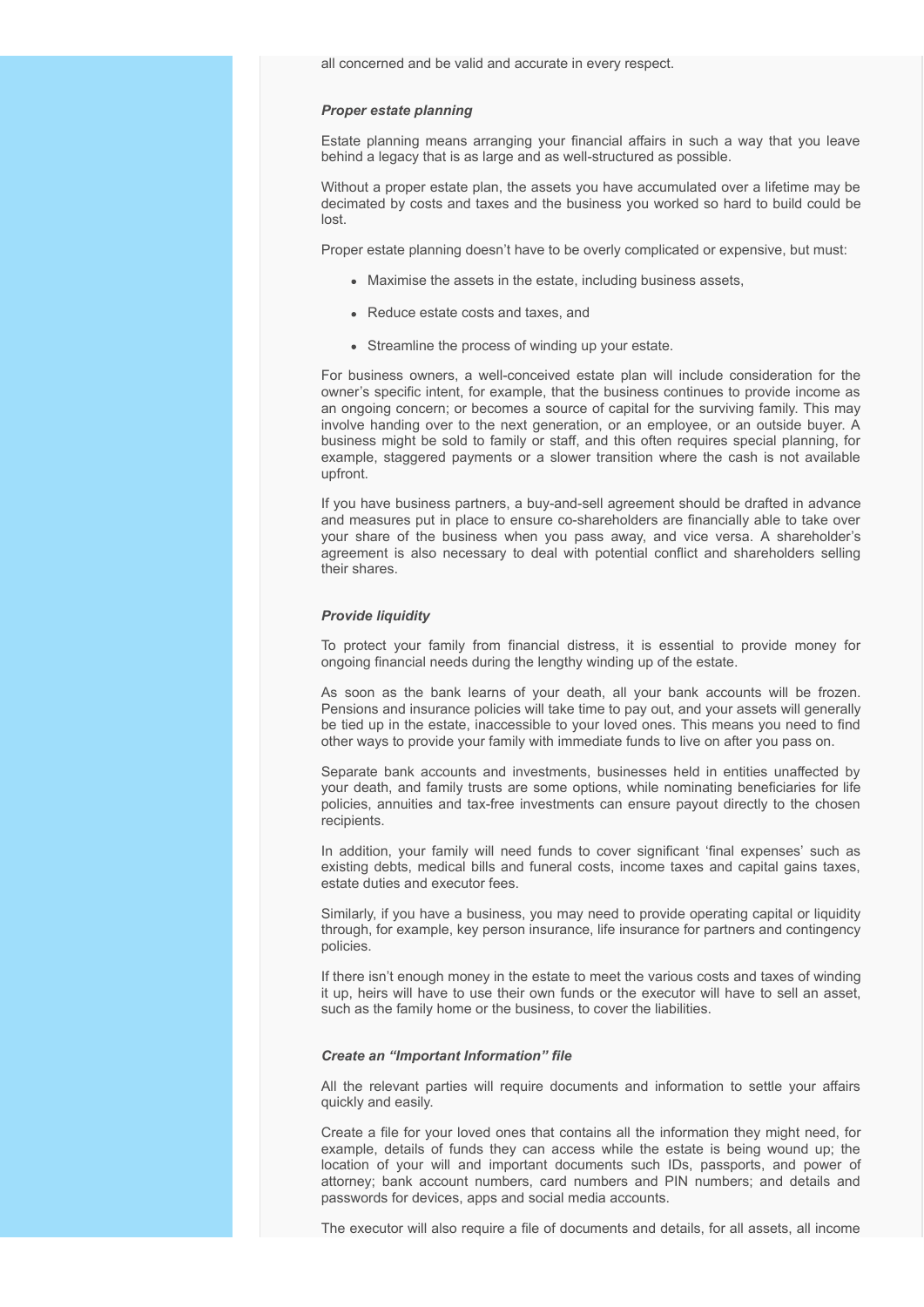and all accounts, insurance policies, loans, agreements, business assets and interests, as well as personal documents, along with the required access codes, PINs and passwords.

Business owners will also have to prepare and keep updated documents such as statutory documents; the succession plan; a power of attorney so business affairs can be taken care of by a nominated person; and professionally drafted buy-sell agreements for partnerships or where there is more than one owner.

Taking these six steps without delay will ensure you have structured a full estate plan that will protect those you care about from unnecessary uncertainty, worry and risk, at the time they most need your protection.

#### <span id="page-3-0"></span>**How to Prepare for and Manage a Business Crisis**

*"When written in Chinese, the word 'crisis' is composed of two characters. One represents danger and the other represents opportunity." (John F. Kennedy, 35th U.S. President)*

When people hear the term "crisis management" they immediately picture a PR team in front of the media defending a company from an unpredictable disaster,



but crises that close down businesses are seldom unpredictable and even those that come out of the blue don't need to close a company down. Here are 6 things you will need to do if you want to avoid a crisis from closing your business.

#### *Be Prepared! Set up a crisis management plan*

The first step to handling any crisis is being prepared to accept that a crisis is possible and having a plan in place for how you will handle it. This plan should attempt to anticipate any future crises and should look at the best possible way to resolve them. Throw the net wide and try to come to terms with all the things that could potentially go wrong and then develop step-by-step plans for overcoming those things.

The plan should include important aspects such as budgeting for costs and employee time should a crisis arise. This will allow you to at least have the resources available to handle the crisis correctly, something which is even more important should your company be small or relatively new.

If for instance you are releasing a new product in the near future, have your accountants run the numbers on recalls vs repairs and the costs of PR and marketing around potential problems. This will help you to make quick decisions should something actually go wrong.

The other important aspect of a crisis management plan is determining which of your employees will make up the crisis management team. The primary role of your crisis management team is to assess the situation and implement your plan. Strategic thinkers are especially useful in this situation, as is an empathetic team leader with a proven ability to communicate effectively. If the budget allows, consider hiring a crisis management leader whose experience can guide the team in times of crisis. If none of this is within your scope, ask your accountant to assist or recommend a consultancy to do so and start to develop a relationship with them, so they are on hand if the worst does happen.

#### *Regularly review your business plans and systems*

Many crises, particularly those of a financial nature, arise because companies have become complacent in their business practices and plans. Going back and looking at the way you are doing things is an important part of avoiding future errors. Just because something has worked in the past, doesn't mean it still works.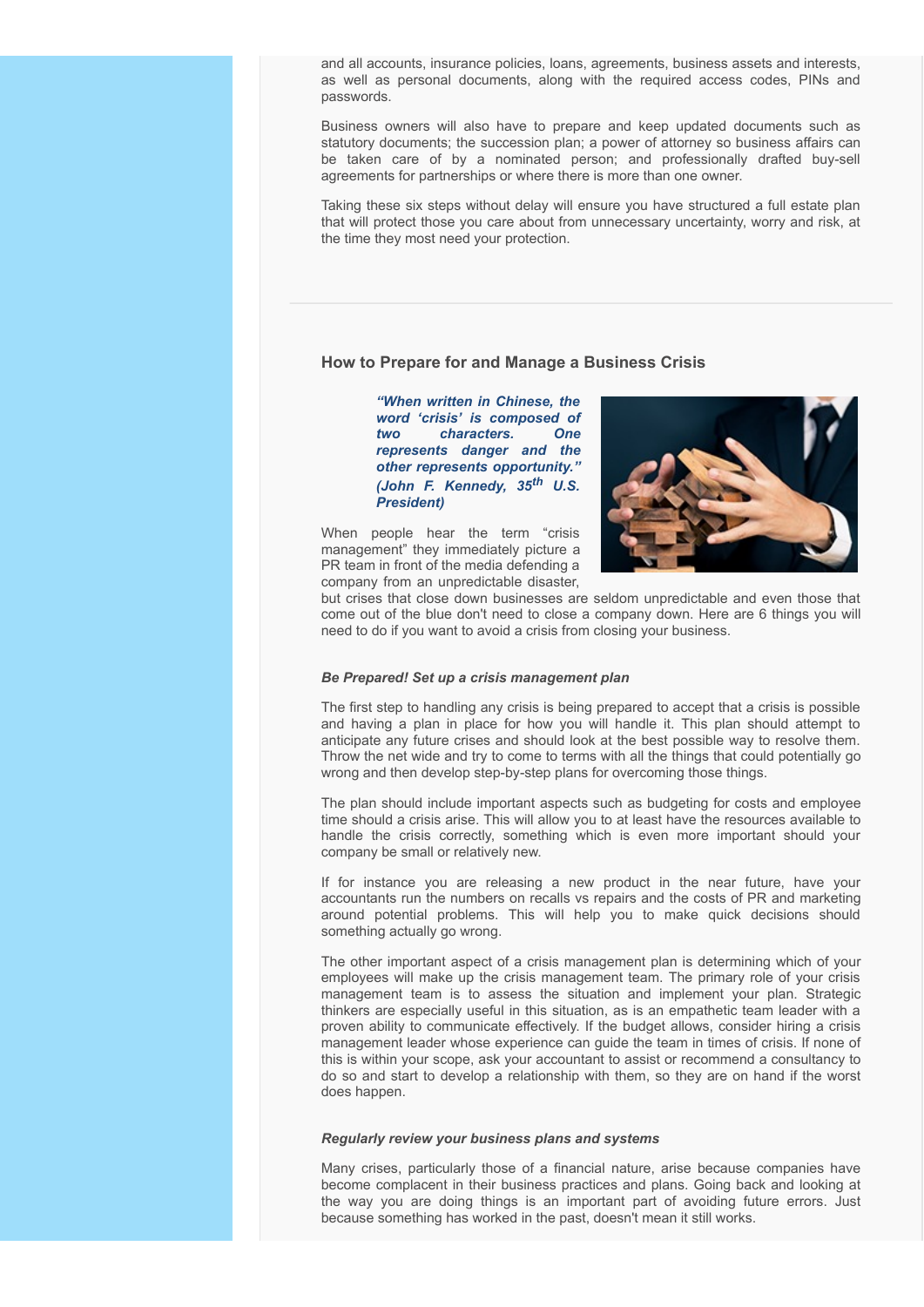These reviews should specifically look at where your company stands using simple financial, cashflow and product quality milestones and then compare your company with its competitors. Are you getting ahead or sliding behind? What changes have occurred in the industry or in technology, which may assist you to do things in a more streamlined fashion?

How does your business plan describe your business? Is it still relevant in today's environment or are new products, services or the convergence of technologies threatening to make your operations and products obsolete? Think of Polaroid, telex and then fax machines and so on.

If you find you are stagnating or falling behind your competition then that's a strong sign that your plans or systems may be obsolete and in need a bit of a shakeup. The best way to avoid going bankrupt in a crisis is to stop yourself from having one entirely.

#### *Lean on others*

With your plan in place, once a crisis does hit it's important you follow the plan. This will often mean leaving things in the hands of your crisis management team, or the company you have agreed to bring in for the crisis. As CEO or company founder it can be tempting to take control yourself but getting through a crisis will require all hands on deck, working together collaboratively. Your role is then not to do everything yourself, but to rather help co-ordinate the important people and get them working together.

This may be easier than it sounds though. Making sure your team is willing and ready to do whatever is necessary in a crisis begins long before the crisis itself. The crisis is just where you cash in on all the goodwill you have built up with your employees over time. If you have looked after your employees, treated them fairly and built a reputation as a trustworthy and fair leader then there is no doubt they will be ready to help you in your time of crisis.

#### *Communicate clearly*

Communication with all stakeholders is going to be one of the most important pillars when it comes to getting you out of your crisis. Being able to clearly define what is happening and the path to fixing it to your employees, customers and other interested parties such as the media is critical if you hope to undo, or at least mitigate, the damage that has been done. The last thing a company needs in a crisis is leadership that goes silent.

If you discover that a crisis is imminent it's important that you face it head on, and immediately send out communication that acknowledges the crisis and explains that you are working on solutions and workarounds. This will show nervous clients and employees that you are in charge of the situation and are taking care of it, giving everyone a sense of important calm. This gives the public a sense of trust in you and your company, which will be important to weathering this storm.

If you are required to make a statement, keep that statement simple. There is no point flooding the market with information or excuses. Always focus on acknowledging the problem, apologising for it, if appropriate, and then on what is being done to fix it. This gives a sense that the worst is behind you and the problem is being actively addressed.

#### *Be decisive*

In times of crisis people look to those in charge for leadership. This will require making hard decisions and doing so quickly. This is partly where your crisis management plan comes in, as it allows you to make these decisions with the most important information on hand. It's far easier to explain where the company will find the money it needs if the money is already set aside and your accountants have analysed exactly which aspects of the business are most likely to survive cutbacks.

If one particular person was responsible for the crisis (say by slandering clients in the media) decisive action needs to be taken to remove that person from their position. Leaders cannot allow sentiment and emotion to dictate their actions at this stage. This is most important in the early days of the crisis when the public, essentially your customers, clients, financiers and suppliers, may demand to see that you are doing something positive to manage the situation.

#### *Be prepared to change everything*

While planning is extremely important, no plan can cover all contingencies. Your plan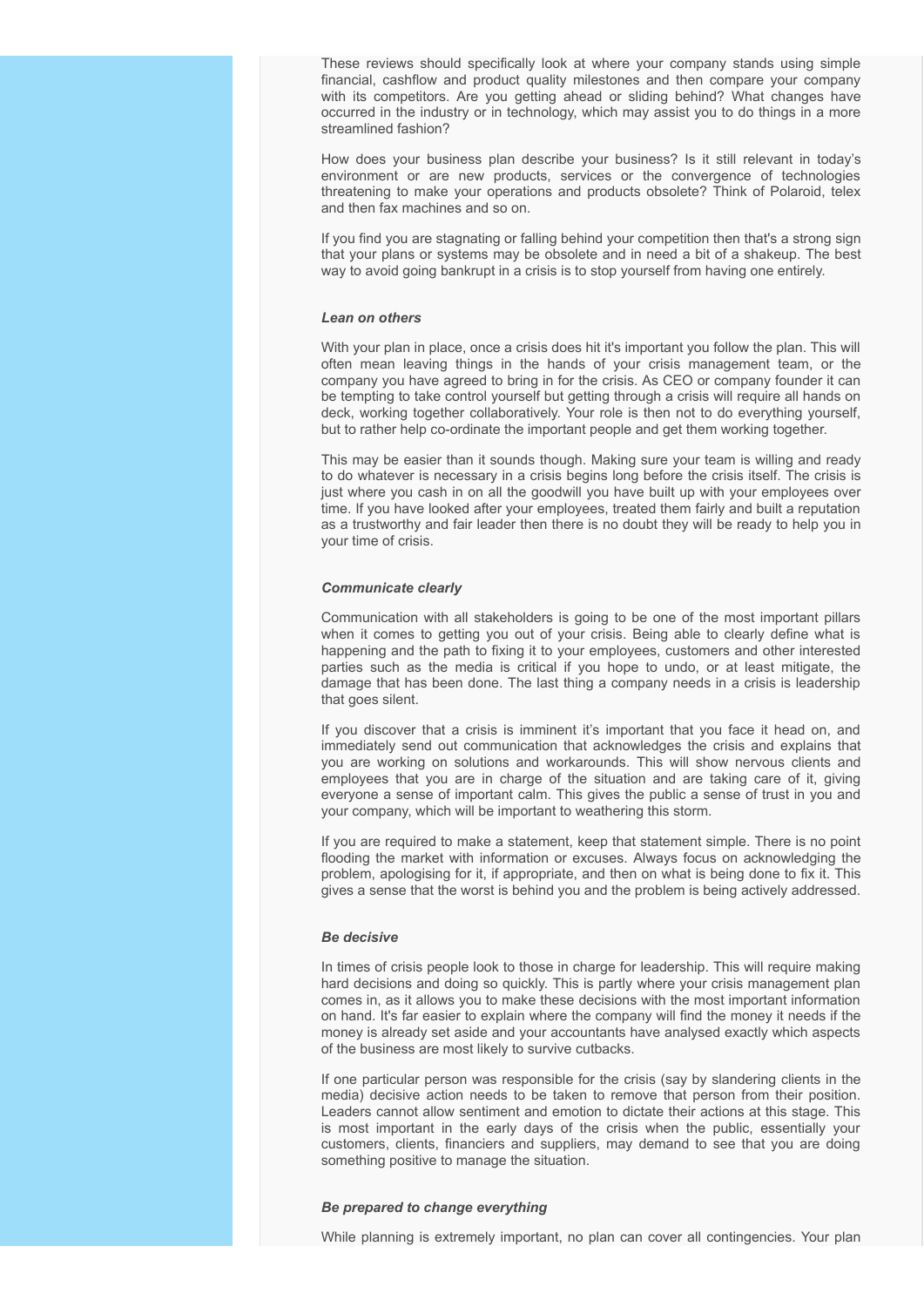should identify potential actions, but it should not make those actions prescriptive. Allowing your team to adapt the plan as opportunities and good ideas arise will make the plan fit better to the crisis you are in and strengthen the outcome. At the end of the day, every organisation and every crisis is different, but historically the companies that fare the best are the ones that have a plan and the right people backing it.

# <span id="page-5-0"></span>**Five Financial Reports for Informed Decision-Making**

#### *"What gets measured, gets managed." (Peter Drucker)*

Financial reports, such as a balance sheet, income statement, cash flow statement, debtors reports and actual spend vs budget reports, provide an understanding of where your business stands financially at a certain point in time. They detail the business's financial performance over a period and also raise red flags, reveal opportunities and



highlight changes that need to be made to meet business goals in the future.

Especially in trying and uncertain times like these, keeping a finger on the pulse of the organisation's financial position and regularly reviewing its financial performance provides a range of benefits.

#### *What the right financial reports reveal*

- *The financial position of the business* past and present provide invaluable insights for informed decisions about the future, for example, forecasting future cash flow requirements or identifying financing needs timeously.
- *Business financial performance* can be assessed and analysed with the right reports, for example, evaluating marketing efforts or projecting inventory needs, which allow for improvements to be implemented and tracked.
- *Important indicators of financial health* such as liquidity ratios, efficiency ratios, profitability ratios and solvency ratios – can be calculated based on accurate and timeous reports.
- *How to better manage costs -* costs that are unnecessary, duplicated, over budget, or rapidly increasing are often only managed, reduced or eliminated once categorised and identified in the financial reports.
- *Trends* financial reports provide a means to compare financial trends in the business from one reporting period to another, as well as to benchmark company trends against industry trends.
- *Where the opportunities are* financial reports reveal opportunities and are essential to review before making big spending decisions or considering ways to grow the business. For example, financial reports may reveal where outsourcing or automation are viable options, or where changes to employment structures, operating systems or processes are required; or where there are opportunities to grow and expand into new locations or product lines.
- *Tax liabilities, challenges and deductions* reviewing financial reports can help manage ongoing tax liabilities, flag potential tax challenges, and reveal possible tax deductions.
- *Financial irregularities or risks*  regularly reviewing financial reports ensures that potential areas of concern regarding irregularities, risks or even fraud are picked up timeously and can be quickly addressed.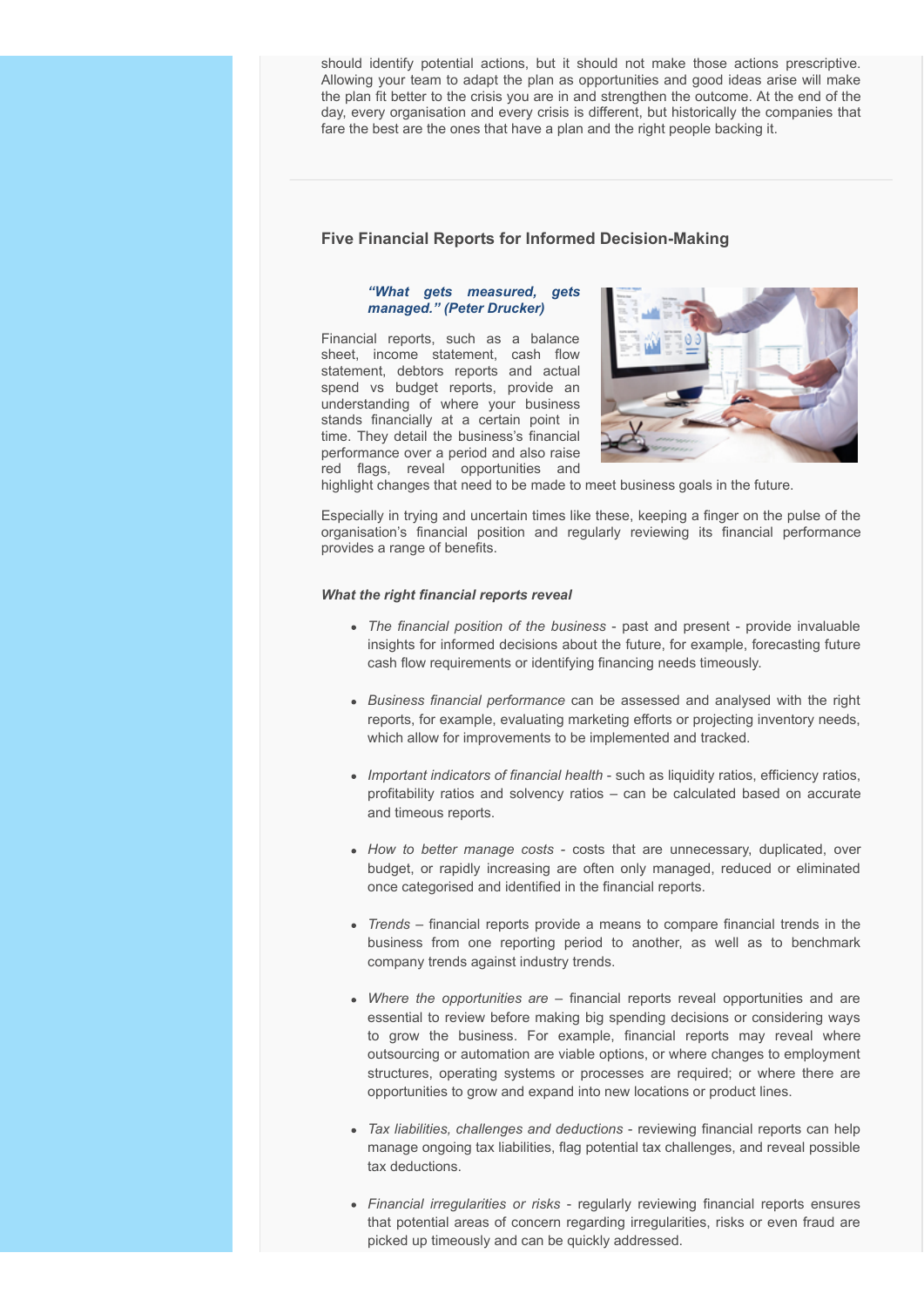*Viability for third parties* – financial institutions, creditors and potential investors will request financial reports to consider credit lines, loans or investments in the company.

#### *The 5 financial reports to understand*

To enjoy these business benefits, there are five financial reports to understand – and review regularly - at least on a quarterly basis, but ideally on a monthly basis. This will provide a finger on the business's financial pulse and enable more accurate and relevant business decisions.

# 1. **Profit and loss (P&L) statement**

The profit and loss statement, also called an income statement, summarises the profit or loss over a certain period by reporting on three components:

- total income (or the total sales less costs of goods sold);
- total expenses including operating costs, taxes, utilities, insurance and interest on loans; and
- net profit or loss, calculated as total income less total expenses.

This report reveals whether the business made a profit or a loss during the specific period, and also allows the calculation of profit margins, operating profit margins and operating ratios. This allows profitability to be evaluated and enables investors or creditors to assess the level of risk in the business.

To be profitable, the income in the business should exceed the expenses. However, companies may show a net loss at times, and the reason should be evident in the reports, for example, slow business periods or times when extraordinary expenses are covered. Where the net profit is continuously lower over more than one period or expenses regularly exceed income, these may be red flags of financial trouble.

#### 2. **Balance sheet**

A balance sheet provides a summary of the company's financial position at a specific point in time by summarising total assets and total liabilities, as well as shareholders' equity, or investments and retained earnings.

The assets, or what the business owns, can include cash and investments, equipment and property, stock and accounts receivable. Liabilities, or what the business owes, include loans, accounts payable, wages, rent, taxes and utilities.

It is used to calculate factors such as the current ratio of assets to liabilities, a measure of a company's liquidity or ability to pay short-term liabilities. This is a particularly crucial consideration when borrowing money from a financial institution or requesting credit from a supplier. A declining current ratio could also indicate financial problems.

#### 3. **Cash flow statement**

A steady cash flow is one of the most crucial success factors for business, especially smaller business, and this makes regularly reviewing the business's cash flow statement vitally important.

Summarising the expected cash inflows and outflows over a period, the purpose of this statement is to reveal which areas of the business are generating and using the most cash; enable informed budgeting and spending decisions; as well as to allow potential cash flow problems to be identified and managed in time.

A cash flow statement will also show how readily a company can meet its debt and interest payments; and how much money was distributed to owners or investors as dividends.

#### 4. **Debtors' reports**

Cash flow problems are often a result of poor management of debtors. An aged debtor's report enables current and overdue invoices to be tracked and proactively managed to ensure payment is received on time. Lenders and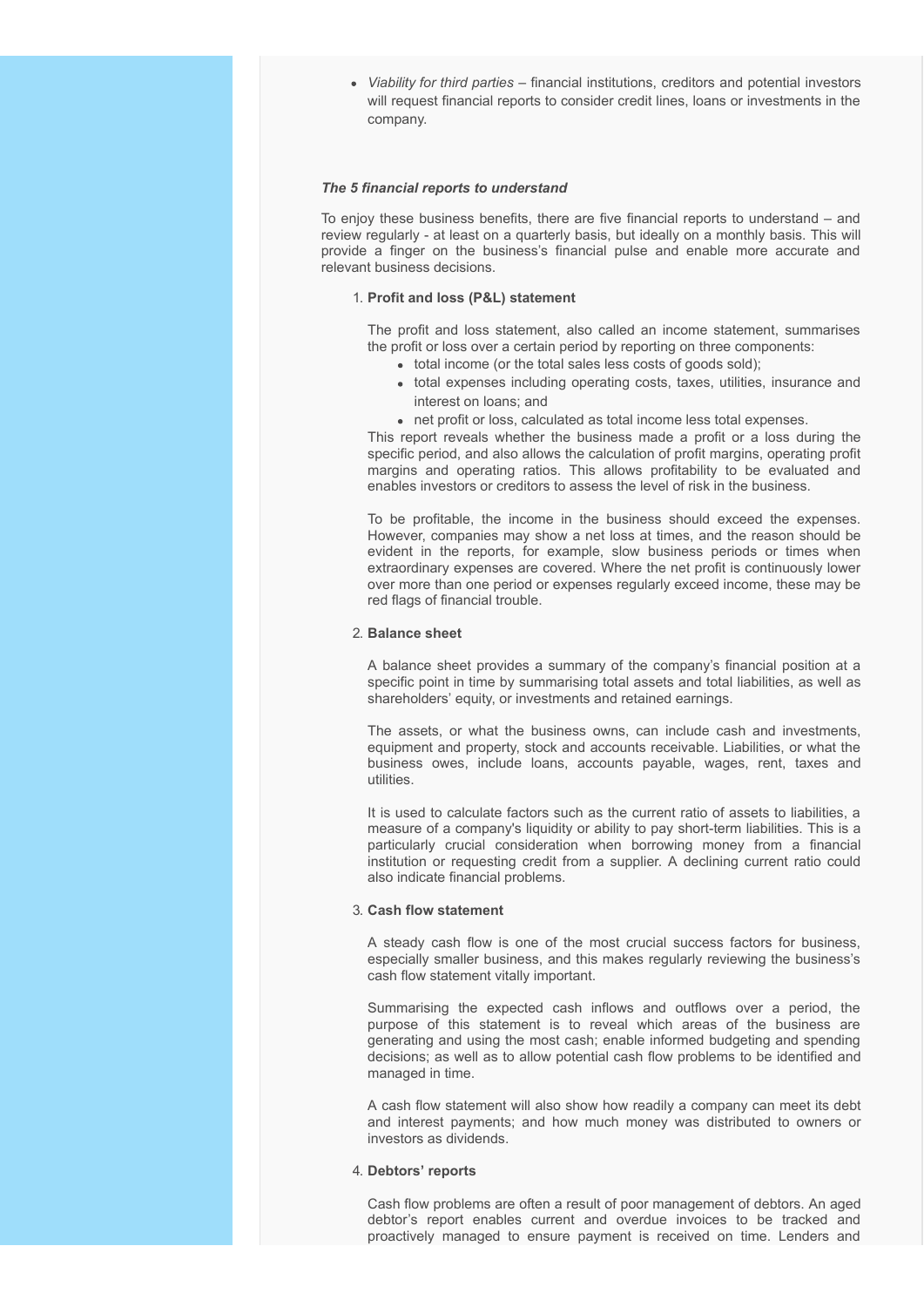investors will also look at this report to better understand a company's creditworthiness.

#### 5. **Budget vs actual income and expense reports**

Comparing actual revenue/sales against the budgeted figures for a period indicates how well or otherwise the business is trading.

These reports allow a comparison of actual spending as recorded primarily in the income statement, against the amounts budgeted for the period, to assess how well spending matches financial forecasting projections and where there are areas that are over or under budget.

The percentage of costs of goods sold to sales for a period indicates how sales pricing and control over the costs of goods sold are being managed.

Speak to your accountant about accessing these reports on a regular basis and for professional assistance in understanding what the reports reveal about your business. Regularly reviewing your company's financial reports will unlock many business benefits, provide a finger on the financial pulse of your business and enable more accurate and relevant business decisions.

# <span id="page-7-0"></span>**Tax Freedom Day 2022: The Day We Stopped Working for Government**

#### *"Taxpayer: One who doesn't have to pass a civil service exam to work for the government" (Anonymous)*

"Tax Freedom Day" is the first day of the year on which we South Africans (we're talking about the "average" taxpayer here) have finally earned enough to pay off SARS and to start working for ourselves.

This year the predicted date was 12 May

2022. That's three days later than last year, and a whole calendar month later than in 1994 when we first started recording this.

That's a depressing trend, but it's a worldwide one and we certainly aren't the worst-off country – Belgians for example only get to celebrate on 6 August! Certainly food for thought for anyone thinking of emigrating. Have a look at Wikipedia **[here](https://en.wikipedia.org/wiki/Tax_Freedom_Day)** for some country-by-country comparisons.

## <span id="page-7-1"></span>**Your Tax Deadlines for June 2022**

- 7 June Monthly Pay-As-You-Earn (PAYE) submissions and payments
- 24 June Value-Added Tax (VAT) manual submissions and payments
- 29 June Excise Duty payments



30 June - Value-Added Tax (VAT) electronic submissions and payments & CIT Provisional payments where